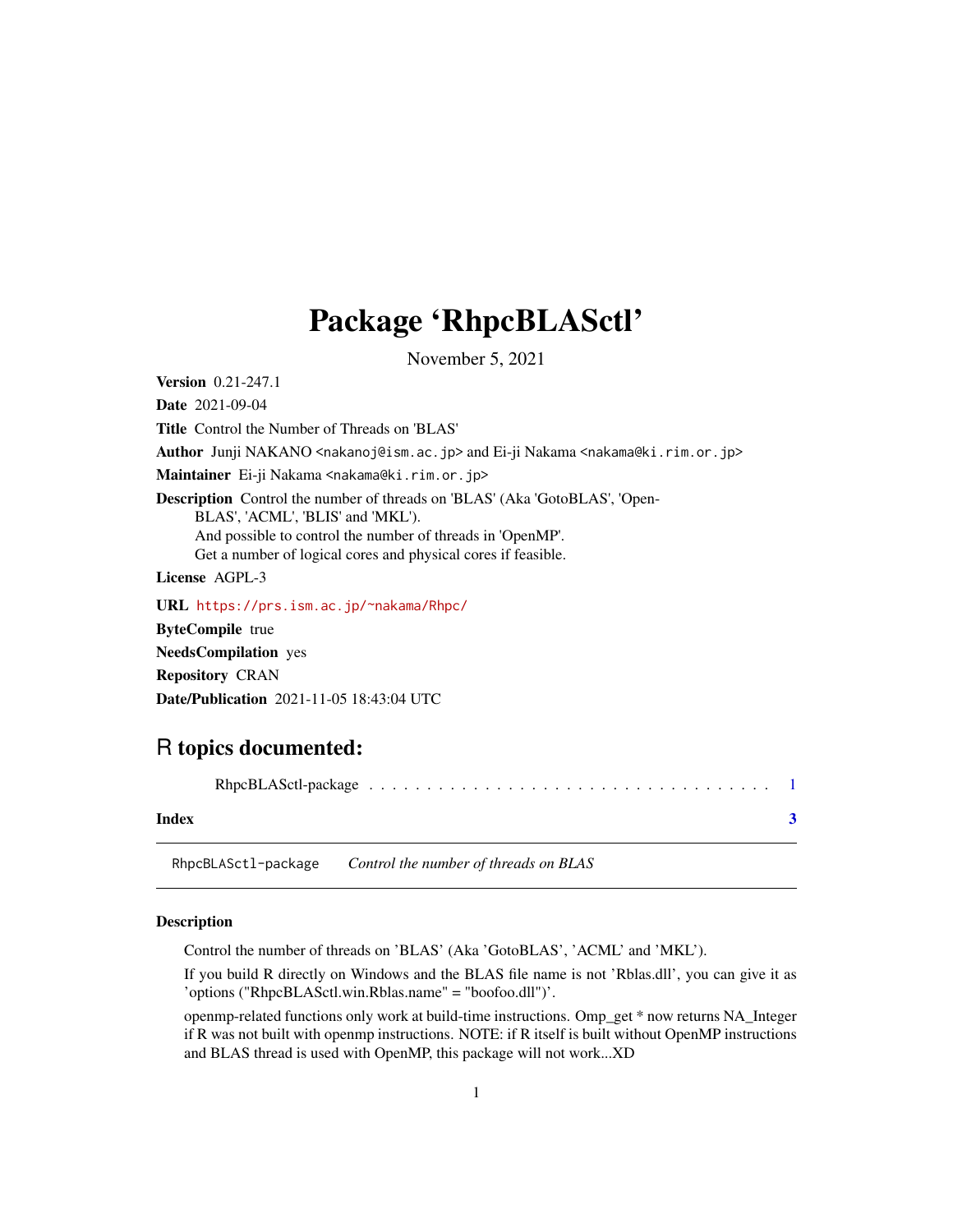#### Usage

```
get_num_cores()
get_num_procs()
blas_get_num_procs()
blas_set_num_threads(threads)
omp_get_num_procs()
omp_get_max_threads()
omp_set_num_threads(threads)
```
#### Arguments

threads Number of threads

#### Details

<https://prs.ism.ac.jp/~nakama/Rhpc/>

#### Value

|                     | get_num_cores Number of CPU physical processor. NOTE:Returns 1L if unknown  |
|---------------------|-----------------------------------------------------------------------------|
| get_num_procs       | Number of CPU logical processor. NOTE: Returns 1L if unknown                |
| blas_get_num_procs  |                                                                             |
|                     | Number of available cores for the optimized BLAS. NOTE: Returns 1L if un-   |
|                     | known                                                                       |
| omp_get_num_procs   |                                                                             |
|                     | Result from OpenMP's omp_get_num_procs function. NOTE Returns NA_integer_   |
|                     | if unknown                                                                  |
| omp_get_max_threads |                                                                             |
|                     | Result from OpenMP's omp_get_max_threads function. NOTE Returns NA_integer_ |
|                     | if unknown                                                                  |
|                     |                                                                             |

#### Author(s)

Junji NAKANO <nakanoj@ism.ac.jp> and Ei-ji Nakama<nakama@com-one.com> Maintainer: Ei-ji Nakama <nakama@com-one.com>

#### Examples

```
get_num_cores()
get_num_procs()
blas_get_num_procs()
blas_set_num_threads(2)
omp_get_num_procs()
omp_get_max_threads()
omp_set_num_threads(2)
```